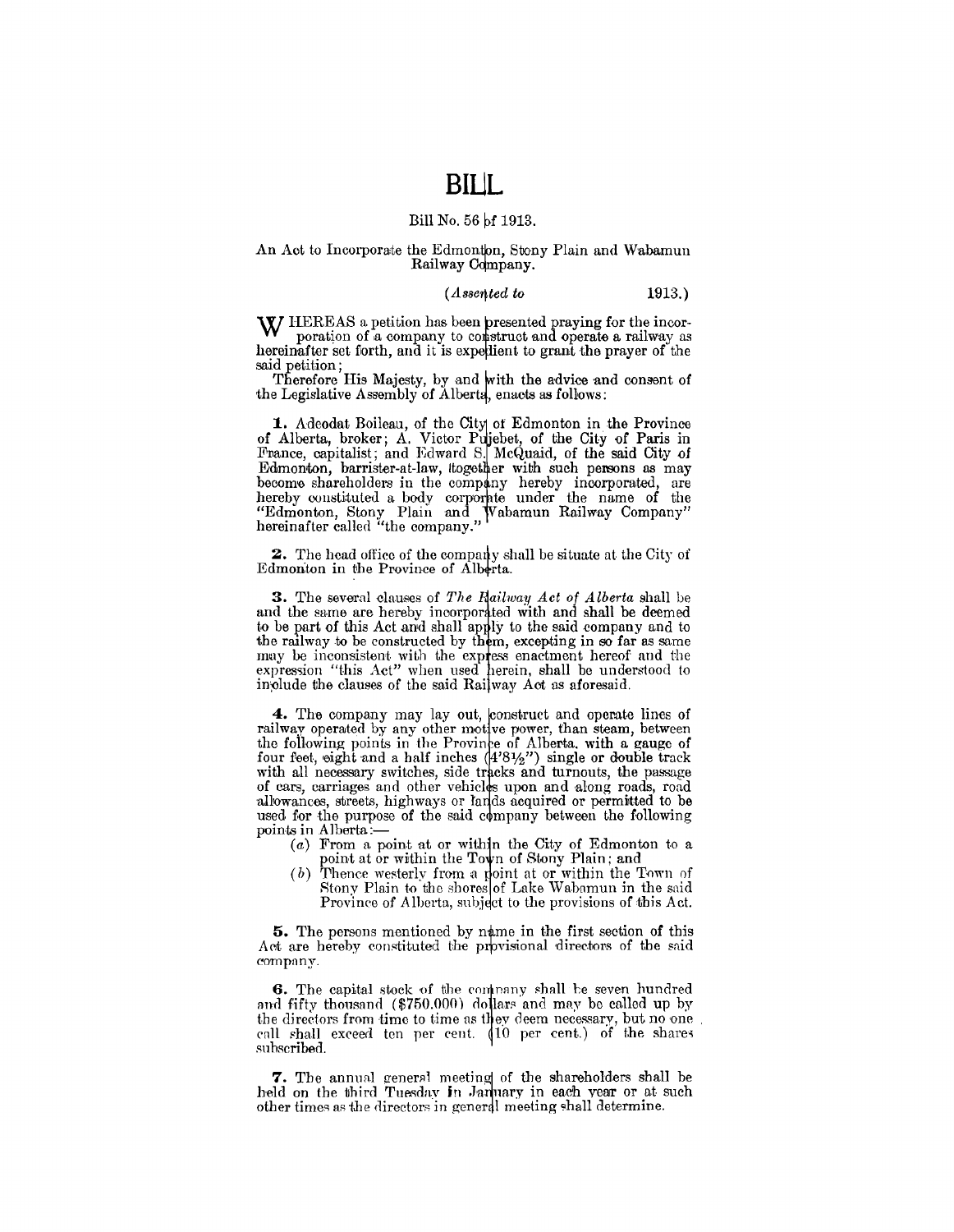8. At such meeting the subscribers to the capital stock assembled who have paid all calls due on the'r shares, shall chooso not less than three nor more than fifteen persons to be directors of the  $company:$  one or more of whom  $\frac{1}{2}$  have be paid directors of the oompany.

9. The company may issue bonds, debentures or other securities to the extent of twelve thousand  $(\$12,000.)$  dollars per mile of the said railway and such bonds, debentures or other securities may be issued only in proportion to the length of railway constructed or under contract to be coustructeu.

10. The company may enter into an agreement with another company or companies for conveying or leasing to such company or companies the railway of the company hereby incorporated, in whole or in part, or any rights or powers acquired under this Act, as also the surveys, plans, works, plant, material, machinery and other property to it belonging, or for an amalgamation with such company or companies, on such terms and conditions as are agreed upon, and subject to such restrictions as to the directors seem fit; provided that such agreement has been first sanctioned by twothirds of the votes at a special general meeting of the shareholders duly called for the purpose of considering the same, at which meeting shareholders representing at least two-thirds in value of the stock are preeent in person or epresented by proxy, and that such agreement has also received the approval of the Lieutenant-Governor in Council.

11. The company shall, at all stations upon their railway, always permit the loading of grain into cars from farmers' vehicles or flat warehouses, subject to reasonable regulations to be made by the said company, and shall at all reasonable times afford proper facilities therefor.

12. The company agrees to afford all reasonable faoilities to any other railway company for the receiving and florwarding and delivery of traffic upon and from the line of railway belonging to or worked by such companies respectively, and the company shall not make or give undue or unreasonable preference or advantage to or in favor of any particular person or company, or any particular description of traffic in any respect whatsoever nor shall the Company subject any particular person or company, or any particular description of traffic, to any undue or unreasonable prejudice or disadvantage whatsoever, and the said company shall afford all due and reasonable facilities for receiving and forwarding by its railways, all the traffic arriving by such other railway or railways without any unreasonable delay, and without any such preference or advantage or prejudice or disadvantage as aforesaid, so that no obstruction is presented to the public desirous of using such railway as a continuous line of communication, and so that all reasonable accommodation by means of the railways of the several companies is at all times afforded to the public in that behalf, and any agreement made between the Company and any other company or companies contrary to this agreement shall be null and void.

13. The construction of the railway hereby authorized shall be commenced within two years and shall be completed within five years from the date of the coming into force of this  $\Lambda$ ct.

14. The company shall have power for the purposes of this undertaking to construct and operate an electric line or lines and a telephone line or lines along the line of the said railway and construct and maintain such bridges as shall be necessary and convenient for the use of the said railway, not putting a bridge or bridges over any navigable river or rivers unless such bridge or bridges as are or have been authorized by the Governor-General in Council.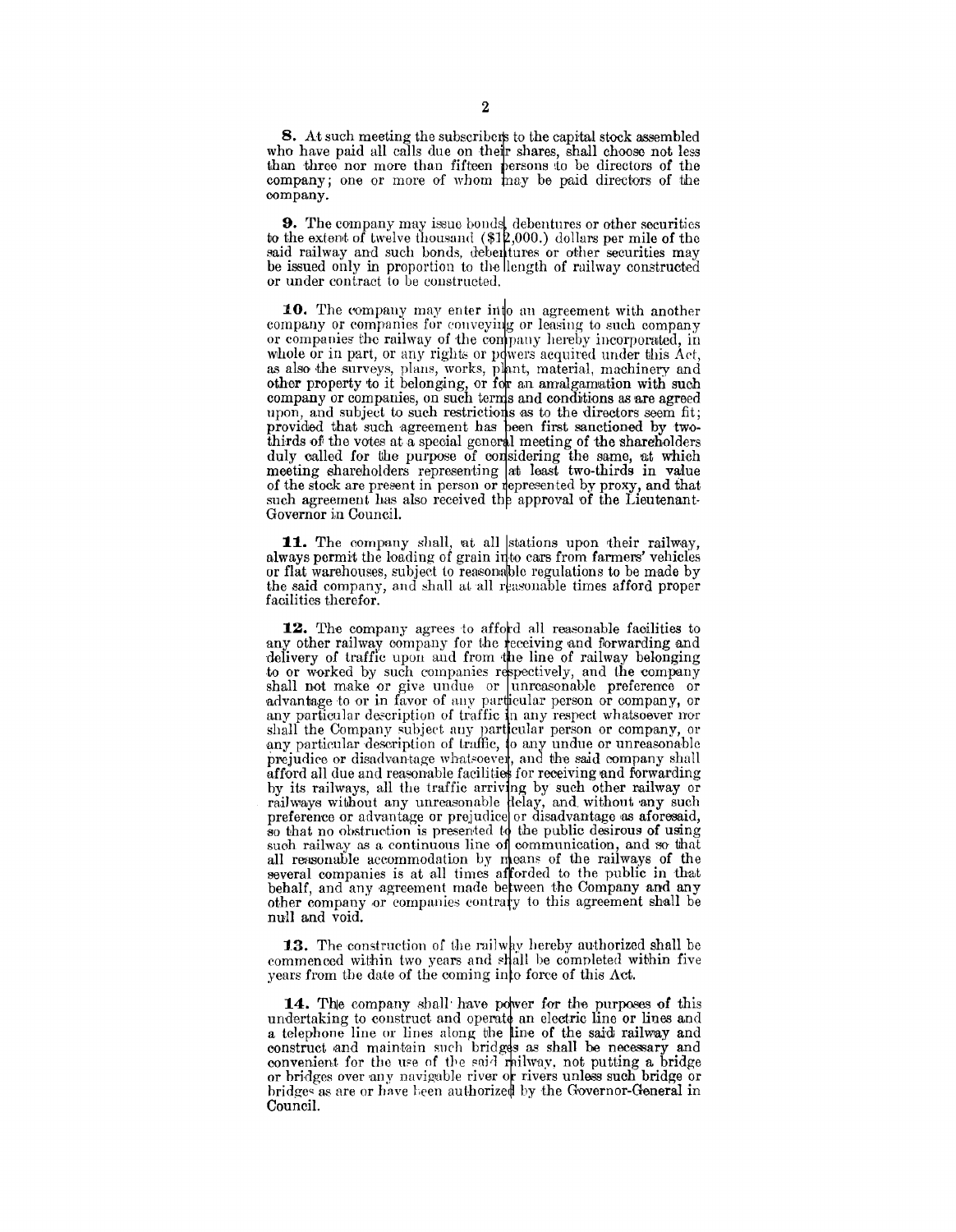15, The provisions of section 68 of *The Railway Act* of the Province of Alberta shall not apply to the company.

16. The company shall have power to generate, produce and distribute and also procure from any person or company or corporation, light, heat and power in any form or by any means, and to acquire, construct, lease, sell, exchange, operate and maintain power house, stations, parks, generating plant, production works, and such other appliances, devices and works as are necessary or convenient for the generation, production and distribution of any such form of power or service.

17. The vehicles of the company shall have the right to use the tracks of the company as against all other vehicles whatsoever, and all other vehicles using the said tracks shall turn out of the said track and permit the vehicles of the company to pass and shall in no case and under no pretence whatever, obstruct or hinder the passage on and from use of the said tracks of the vehicles of the said company.

18. The fare shall be due and payable by every passenger on entering the car; and any person who refuses to pay the fare when demanded by the conductor or driver and refuses to leave the car when requested to do so by the conductor or driver shall on summary conviction thereof before a justice of the peace be liable to a fine of not less than \$10.00.

19. The company shall also have power to establish ferries, amusement parks, motor boat lines, and to operate the same in connection with the railway hereby authorized to be built, and may purchase, hold and use any real estate which the Company may consider necessary to acquire and afterwards to sell and transfer the same

**20.** This Act shall come in forde on the day it is assented to.